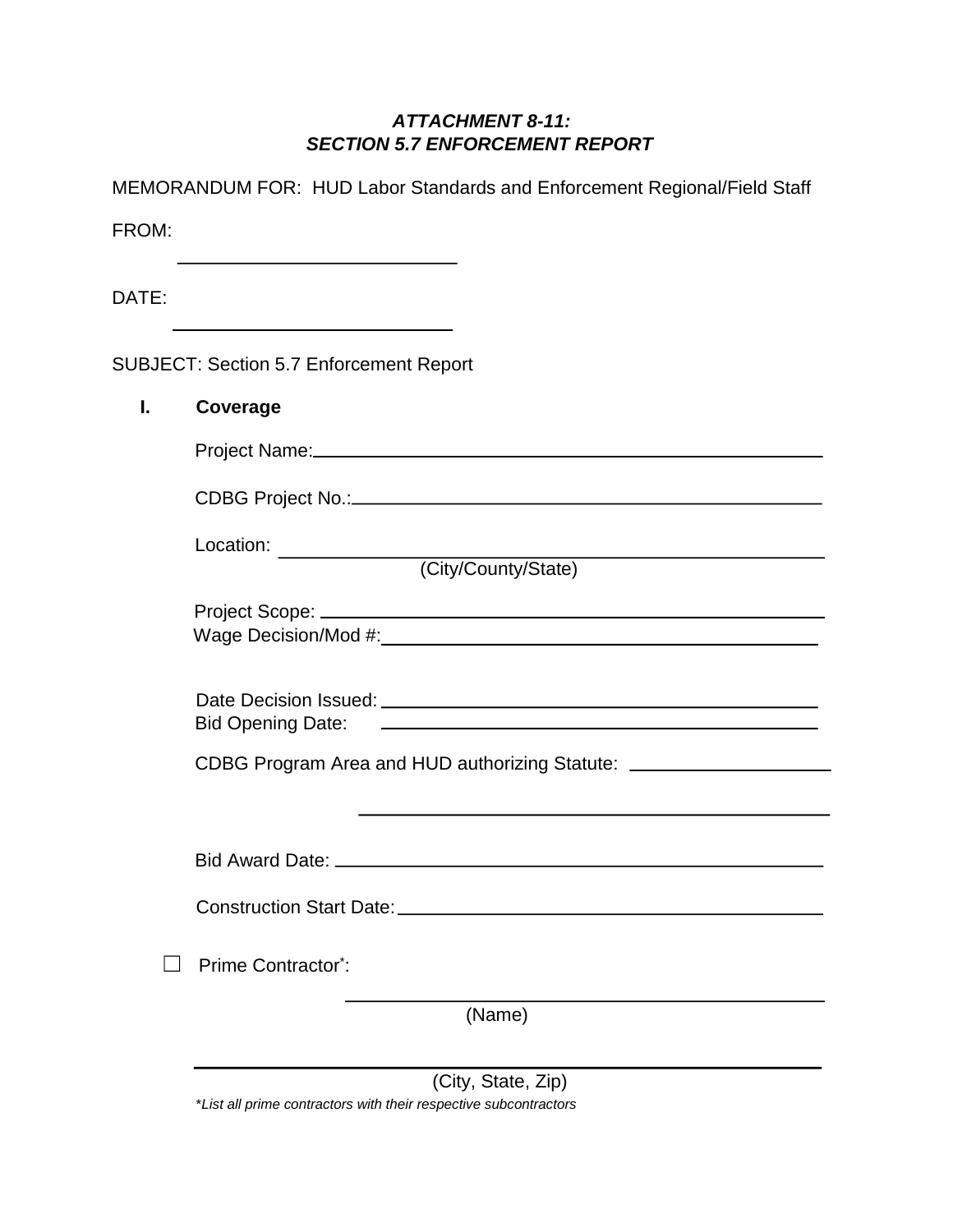| $\blacksquare$ | Subcontractor:                                                                                                                                           |
|----------------|----------------------------------------------------------------------------------------------------------------------------------------------------------|
|                | (Name)                                                                                                                                                   |
|                |                                                                                                                                                          |
|                | (City, State, Zip)                                                                                                                                       |
|                | Contract Award Amount: \$                                                                                                                                |
| П.             | <b>Violations:</b>                                                                                                                                       |
|                | List all Contractors in Violation: Manual According to the Contractors of Violation:                                                                     |
|                | (City, State, Zip)                                                                                                                                       |
|                | Contract Award Amount: \$                                                                                                                                |
|                |                                                                                                                                                          |
|                | (City, State, Zip)                                                                                                                                       |
|                |                                                                                                                                                          |
|                | Attach a schedule of wages paid to each employee                                                                                                         |
|                | Wage restitution in the total amount of \$ ______________________ has been paid<br>to _______________________employees by the contractor(s) named above. |
|                | (See attached Schedule(s) of Wages Found Due.)                                                                                                           |
|                | Were any of the violations willful? $\Box$ YES $\Box$ NO (Check or circle one)                                                                           |
|                | (If yes, see attached detailed report.)                                                                                                                  |
|                | Were CWHSSA liquidated damages computed? $\Box$ YES $\Box$ NO (Check or<br>(If yes, see attached detailed report.)<br>circle one)                        |
|                | Are administrative sanctions recommended? $\Box$ YES $\Box$ NO (Check or<br>(If yes, see attached detailed report.)<br>circle one)                       |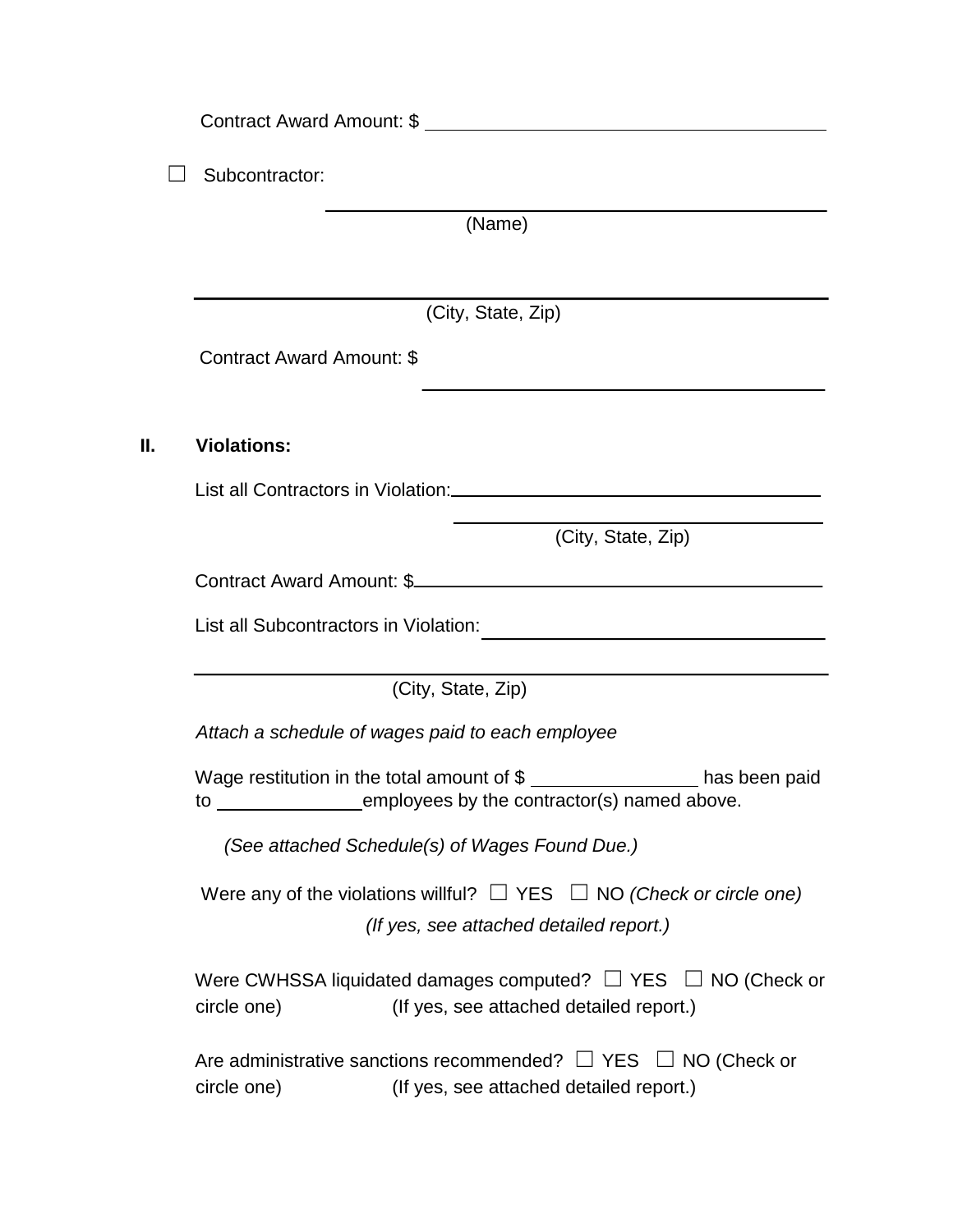The wage underpayments were discovered through: *(Check or circle one)*

| $\Box$ On-site job interviews<br>$\Box$ Investigation of complaint                             |
|------------------------------------------------------------------------------------------------|
|                                                                                                |
|                                                                                                |
|                                                                                                |
| Describe the types of violations committed (incorrect wage decision,<br>incorrect rate, etc.): |

# **III. Disposition**

(Provide Detailed Narrative of Resolution)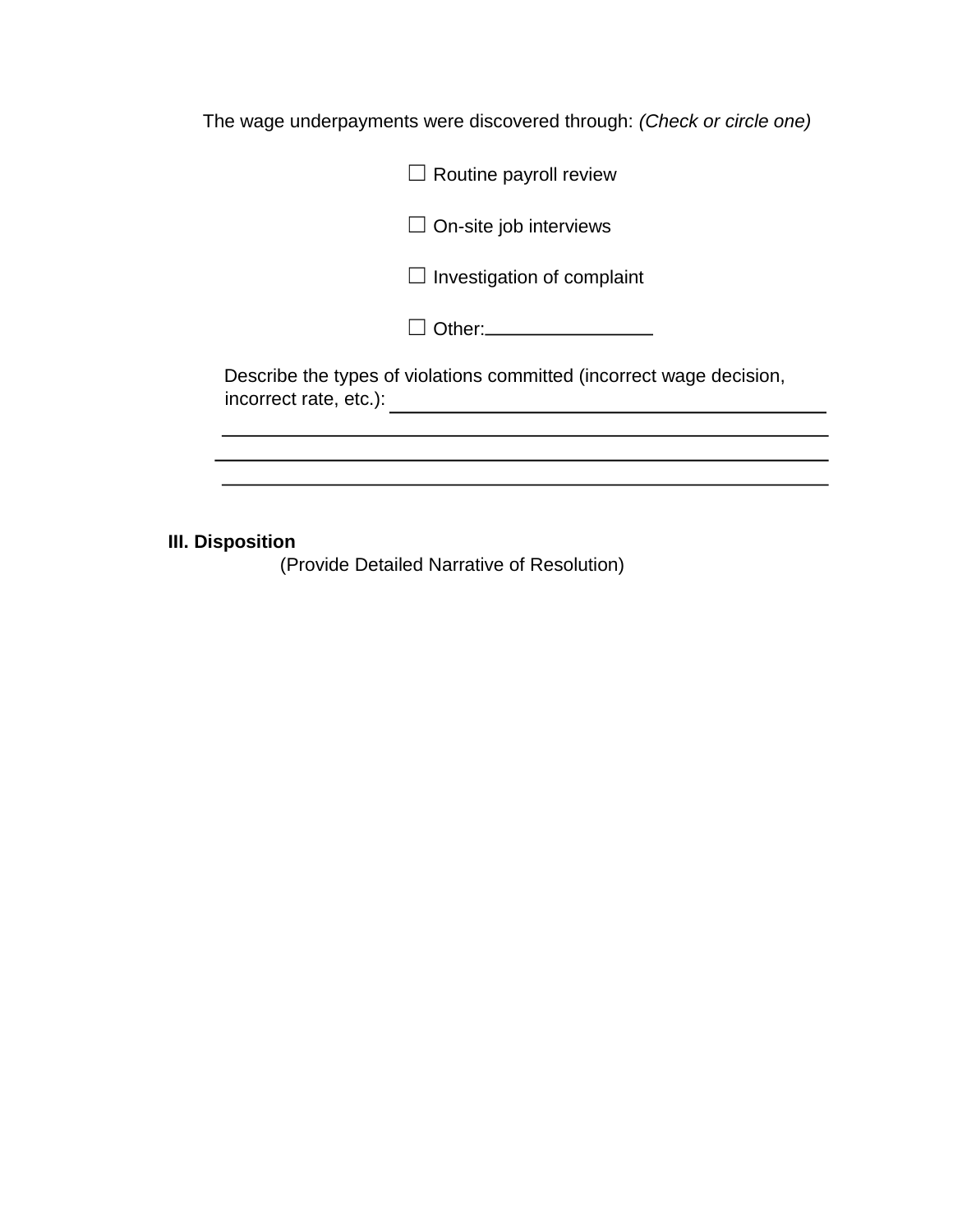### **Subject: Submission requirements for §5.7 Labor Standards Enforcement Reports (Davis-Bacon and Related Acts)**

U. S. Department of Labor (DOL) Regulations (29 CFR 5.7) require Federal agencies to submit a report to the Secretary of Labor on all enforcement actions where underpayments by a contractor or subcontractor total \$1,000 or more, *or* where there is reason to believe that the violations are aggravated or willful. These reports must be furnished to the DOL within 60 days after the completion of the investigation. (Note that the \$1,000 threshold refers to the underpayments of a single employer to his/her *entire* workforce and not to individual employees.)

HUD Handbook 1344.1 (REV-1, CHG-1) separates the reports into two categories: those which may be submitted to the DOL by the HUD Regional Labor Relations Officer and those that must be submitted through Headquarters. The reporting distinction is made based upon three criteria. A report may be submitted directly to the DOL by the Regional Office if the following conditions exist:

1) There is no reason to believe that the violations were aggravated or willful; and 2) Full restitution and required payments (e.g., liquidated damages) have been made; and 3) No further action (e.g., debarment) is recommended.

Where the Regional Office submits the report directly to the DOL, a copy of the report must be provided to Headquarters Labor Relations.

In *all* other cases, the report must be submitted to the DOL through Headquarters Labor Relations. (See Handbook, Chapter 6, *Reports*.) **Note** that *all* referrals for §5.11(b) hearings, *all* recommendations for debarment, and *all* referrals for decisions concerning the assessment of liquidated damages for CWHSSA overtime violations *must* be accompanied by a detailed §5.7 report.

Contracting agencies (e.g., PHAs, CDBG recipients, etc.) are also required to submit reports of enforcement activity [see Handbook, Chapter 3, 3-4(g)]. Enforcement reports from contracting agencies must be forwarded to the DOL *through HUD* in accordance with these guidelines. This requirement should be discussed during training sessions and made a part of routine technical assistance.

## **Timing of the Report**

DOL regulations require submission of enforcement reports within 60 days after the completion of the investigation. "Investigation" for the purpose of this discussion is broadly defined as ranging from routine payroll reviews to "full-scale" investigations. Additionally, in this use "investigation" is meant to include all actions taken by the agency or contractor toward disposition of the case including settlement by restitution or refusal to pay and/or a request for a hearing under §5.11(b). Therefore, the §5.7 enforcement report should not be prepared until *after* final disposition at the local level (e.g., restitution, request for a hearing, request for a